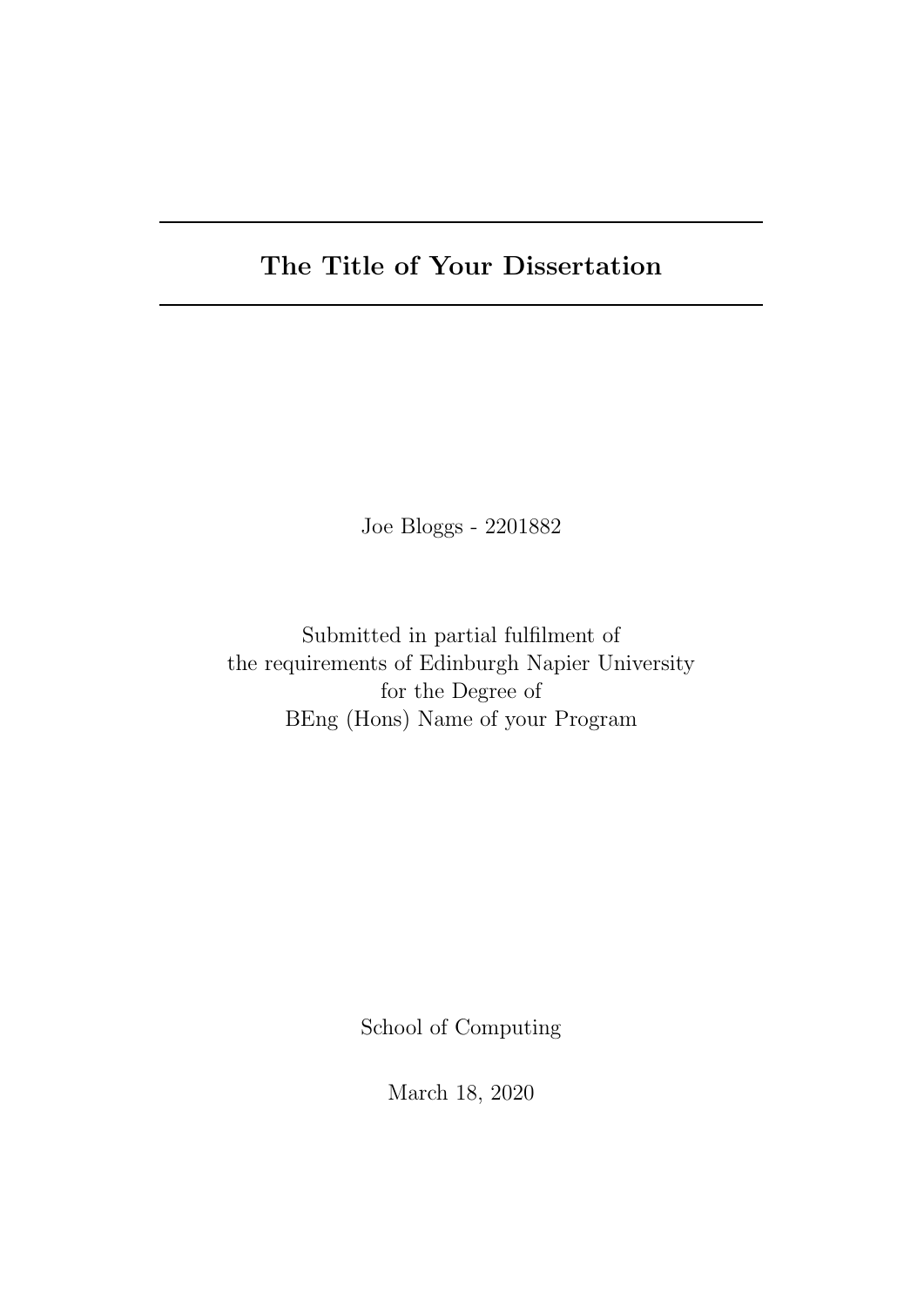### Authorship Declaration

I, (Insert Name eg. Norman Stanley Fletcher), confirm that this dissertation and the work presented in it are my own achievement.

Where I have consulted the published work of others this is always clearly attributed;

Where I have quoted from the work of others the source is always given. With the exception of such quotations this dissertation is entirely my own work;

I have acknowledged all main sources of help;

If my research follows on from previous work or is part of a larger collaborative research project I have made clear exactly what was done by others and what I have contributed myself;

I have read and understand the penalties associated with Academic Misconduct.

I also confirm that I have obtained informed consent from all people I have involved in the work in this dissertation following the School's ethical guidelines.

Signed:

Date:

Matriculation no: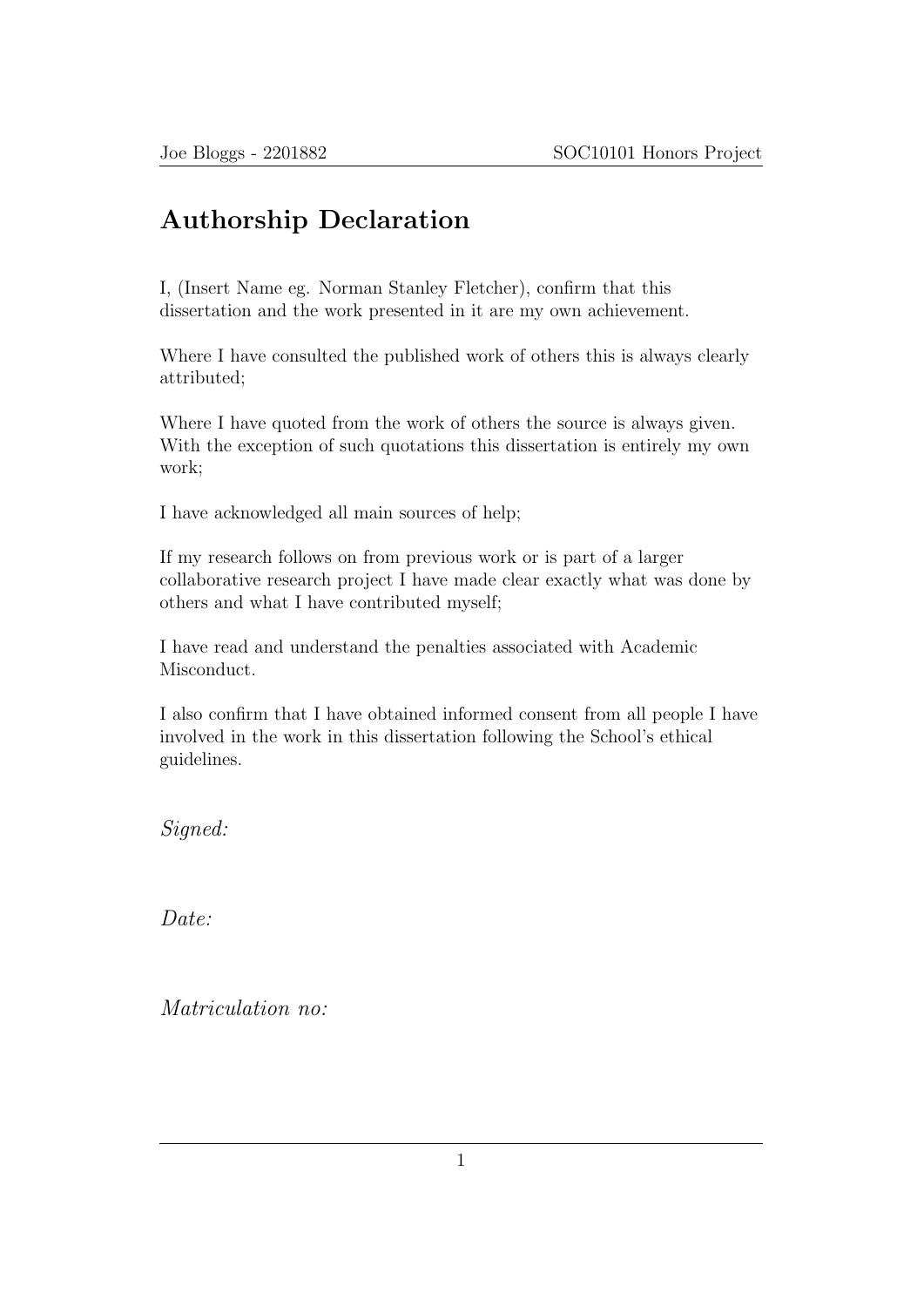### General Data Protection Regulation Declaration

Under the General Data Protection Regulation (GDPR) (EU) 2016/679, the University cannot disclose your grade to an unauthorised person. However, other students benefit from studying dissertations that have their grades attached.

Please sign your name below one of the options below to state your preference.

The University may make this dissertation, with indicative grade, available to others.

The University may make this dissertation available to others, but the grade may not be disclosed.

The University may not make this dissertation available to others.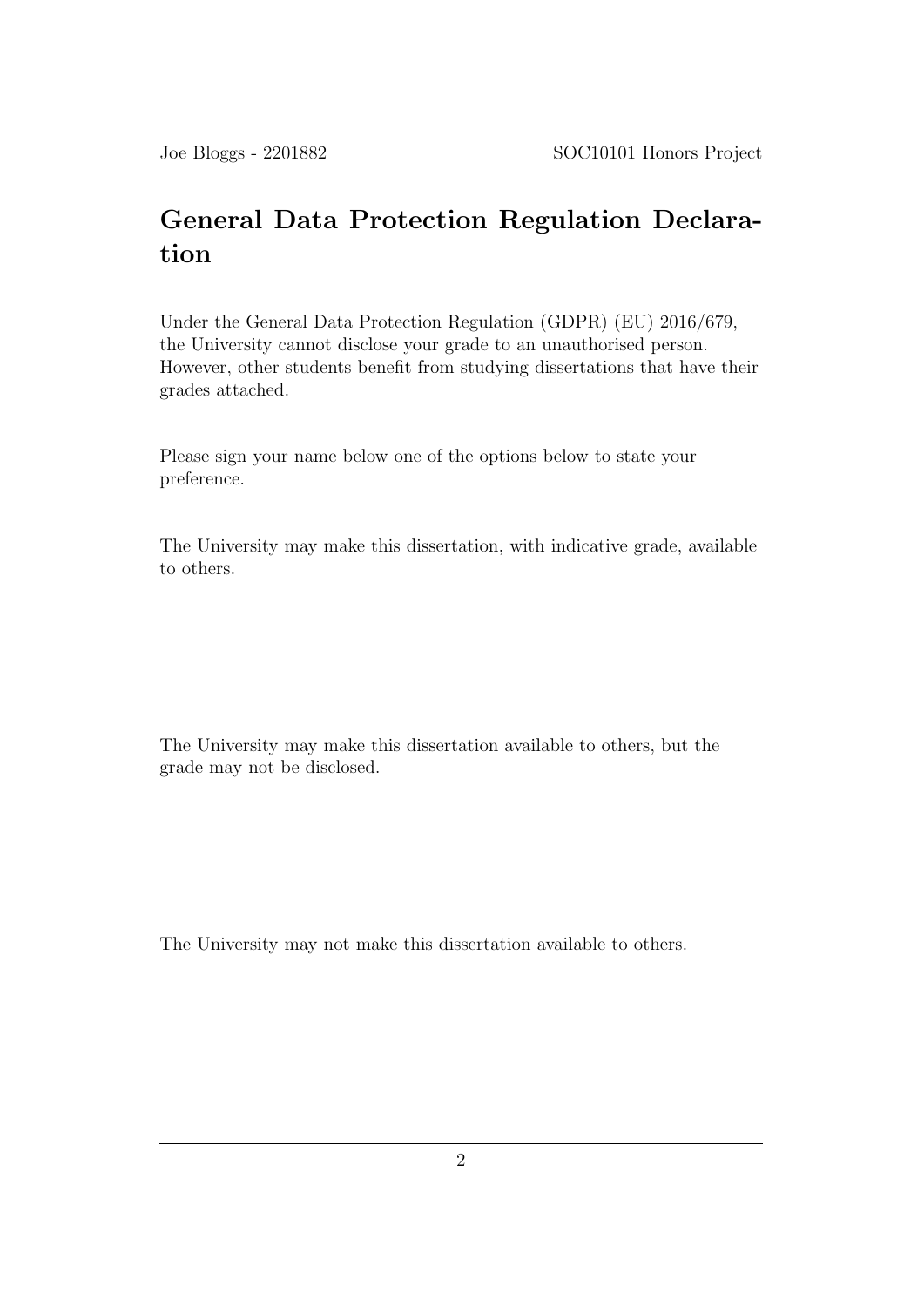Abstract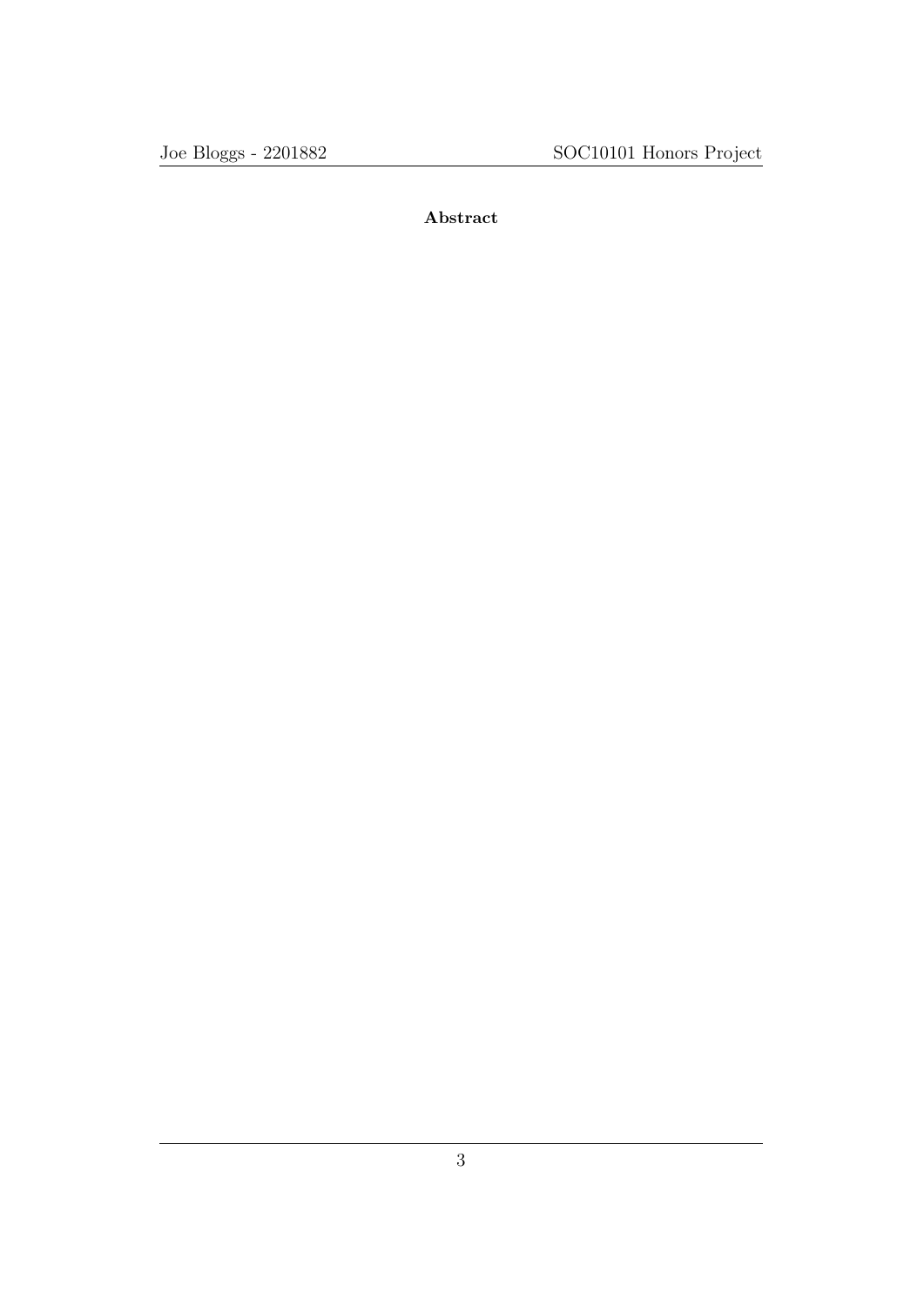# **Contents**

|                | 1 Title of section would go here                      | 8  |
|----------------|-------------------------------------------------------|----|
|                | 1.1 Title of subsection would go here                 | 8  |
|                | 1.1.1 Overview Of Project Content and Milestones      | 8  |
| $\mathbf{2}$   | Chapter 2                                             | 9  |
| 3 <sup>1</sup> | Additional Information / Knowledge Required           | 10 |
|                | References                                            | 11 |
|                | Appendices                                            | 12 |
|                | A Project Overview                                    | 12 |
|                |                                                       | 12 |
|                | <b>B</b> Second Formal Review Output                  | 13 |
|                | C Diary Sheets (or other project management evidence) | 14 |
|                | D Appendix 4 and following                            | 15 |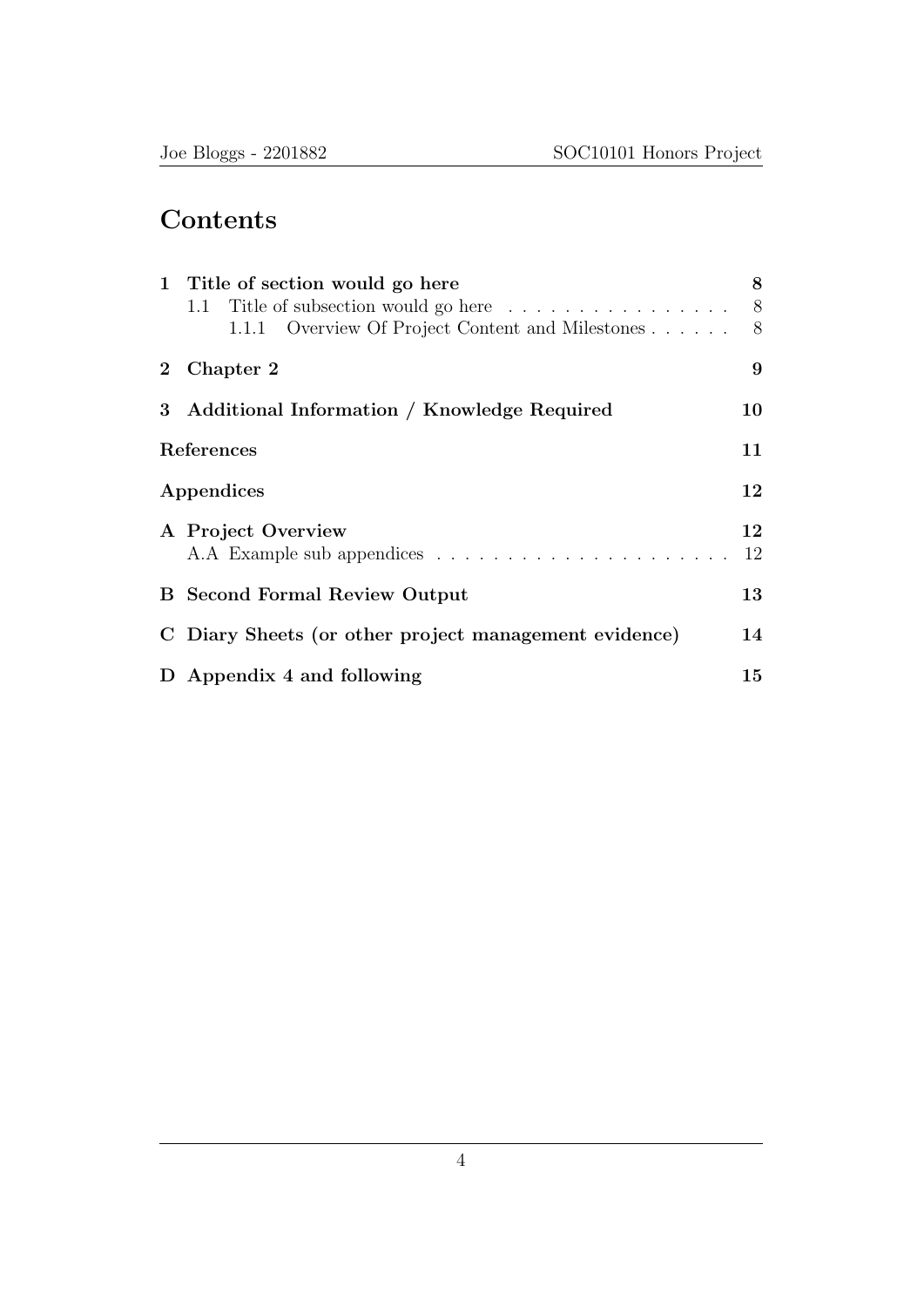# List of Tables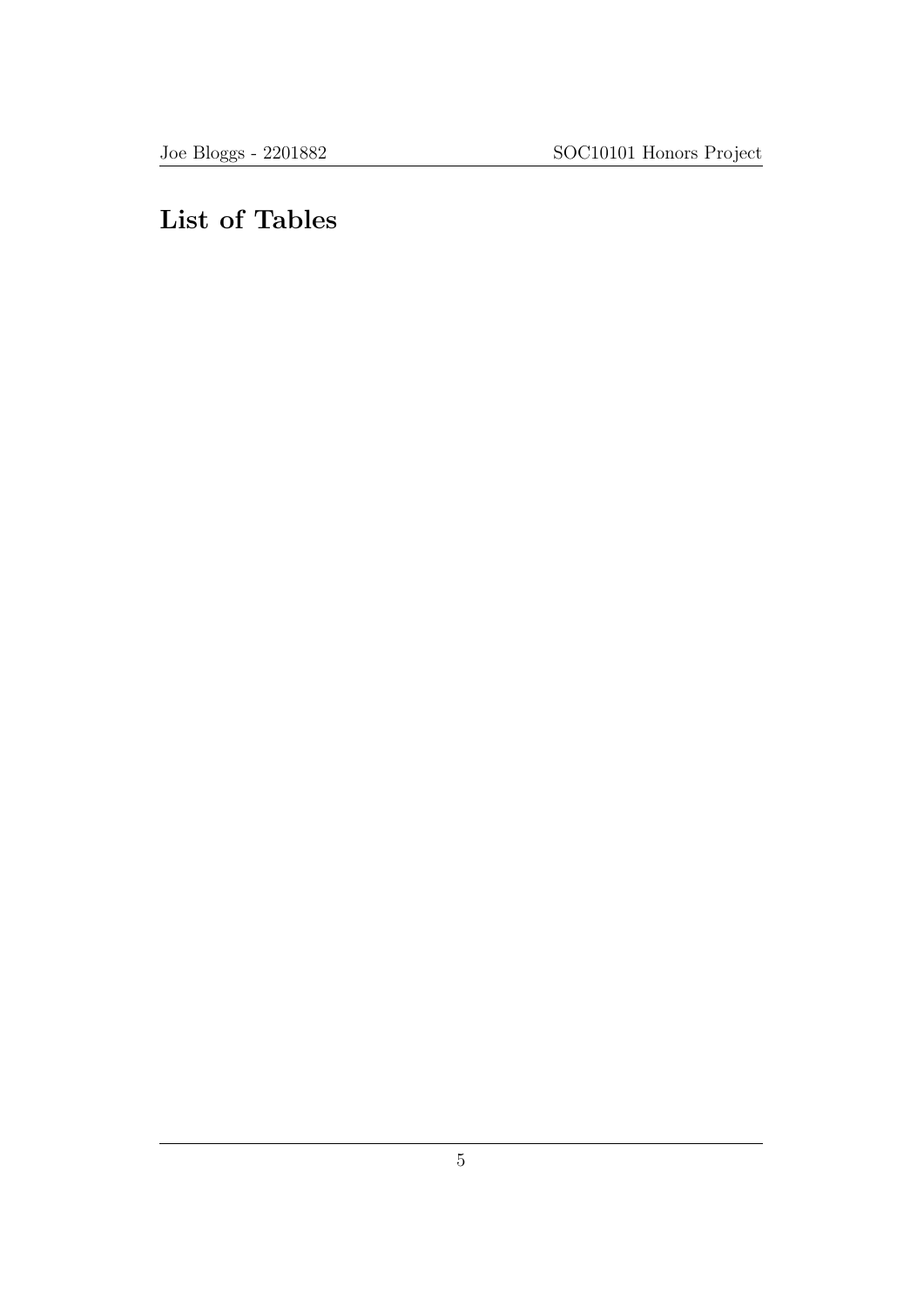# List of Figures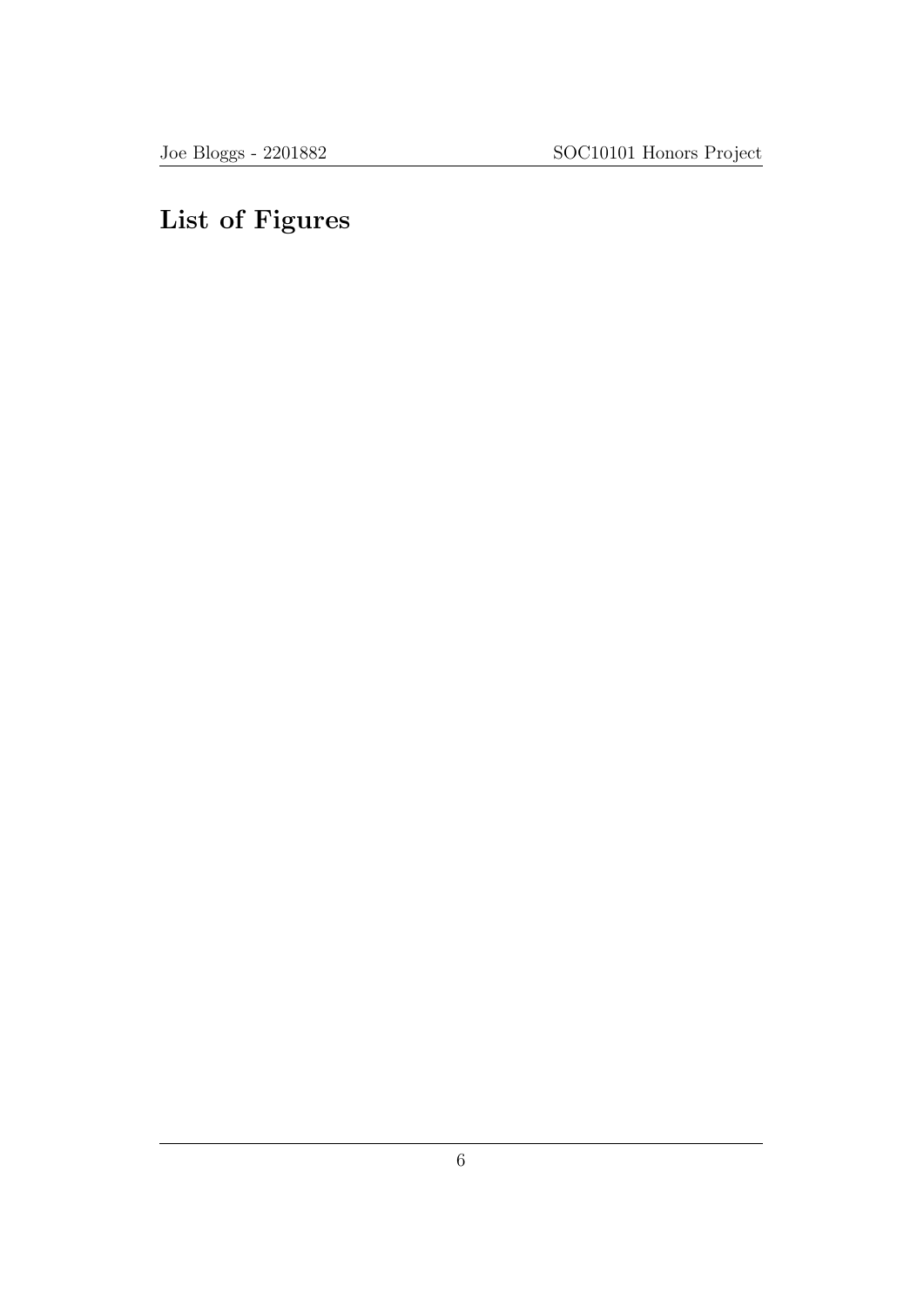# Acknowledgements

Insert acknowledgements here

I would like to thank my cat, dog and family.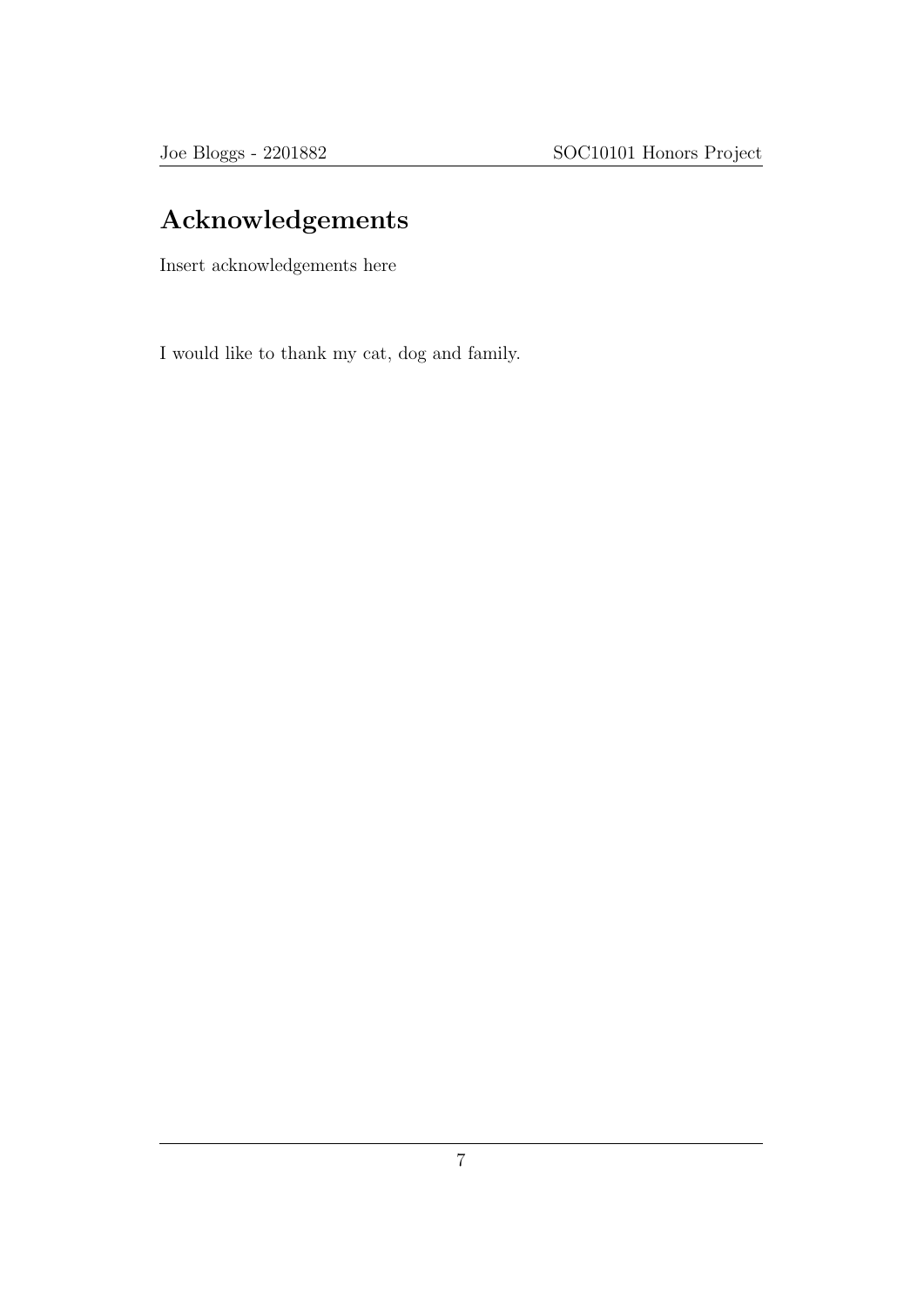### 1 Title of section would go here

You can fill out sections as you please.

Most of the formatting is taken care for you but you can add this yourself as you please.

#### 1.1 Title of subsection would go here

Or have sections that are relevant to your main body of work above but warrant there own section. Both - with numbering would be entered into the Table of contents.

#### 1.1.1 Overview Of Project Content and Milestones

This is a sub sub section with a list of bullet points.

- A working X, that will be used for this investigation.
- Investigation of current tools and their potential use during an investigation of X .
- Programming of X with related frameworks Y and Z.
- That is all.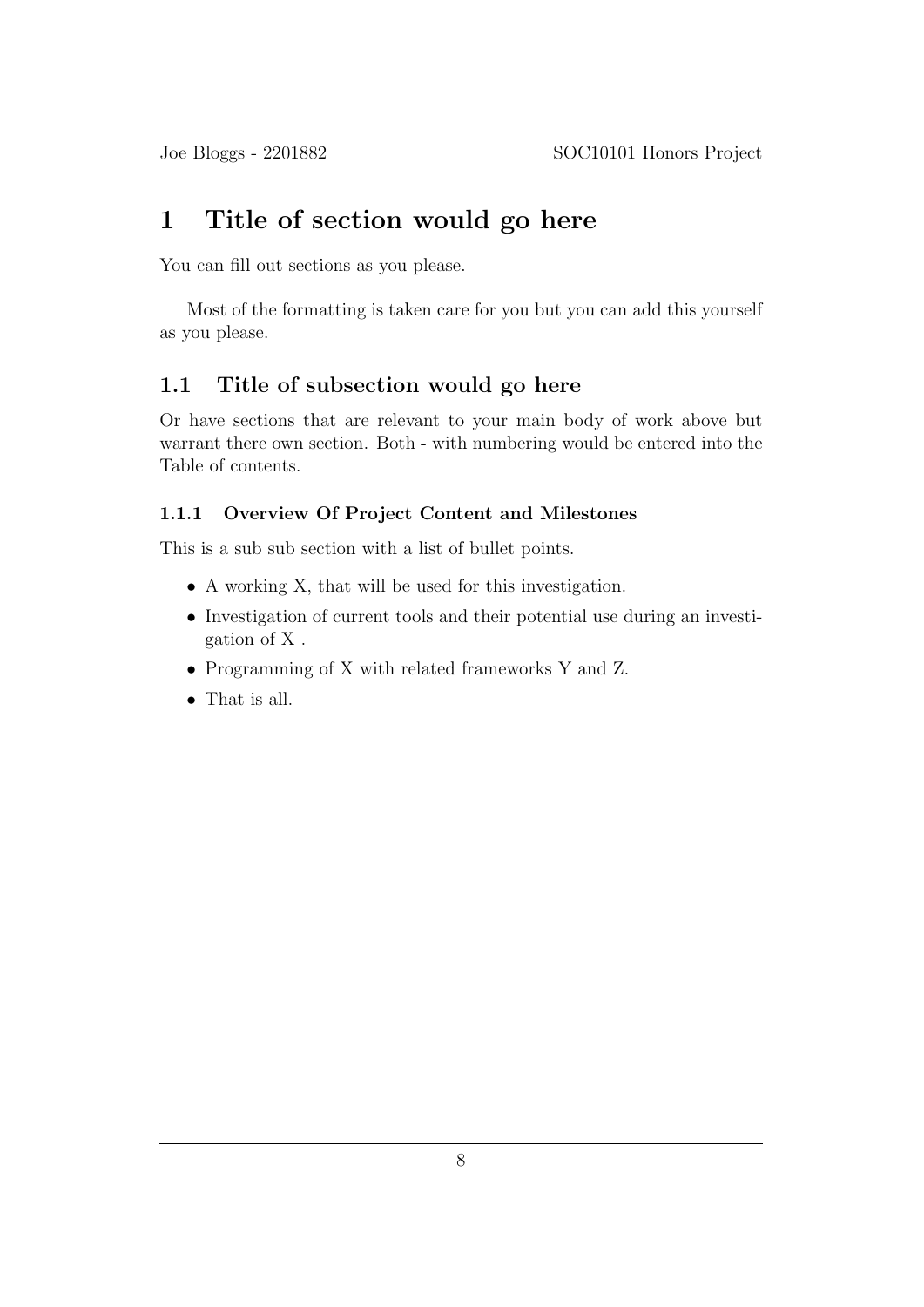### 2 Chapter 2

The following bibliographic information on Writing a literature review is contained in the bibliography.bib file (Randolph, 2009) The template automatically starts new chapters on a new page. The associated guidelines tell you what the available styles do and also how to structure a report. There is a section break on this page that you should be careful NOT to delete otherwise the references and appendices will be numbered continuously with the rest of the document.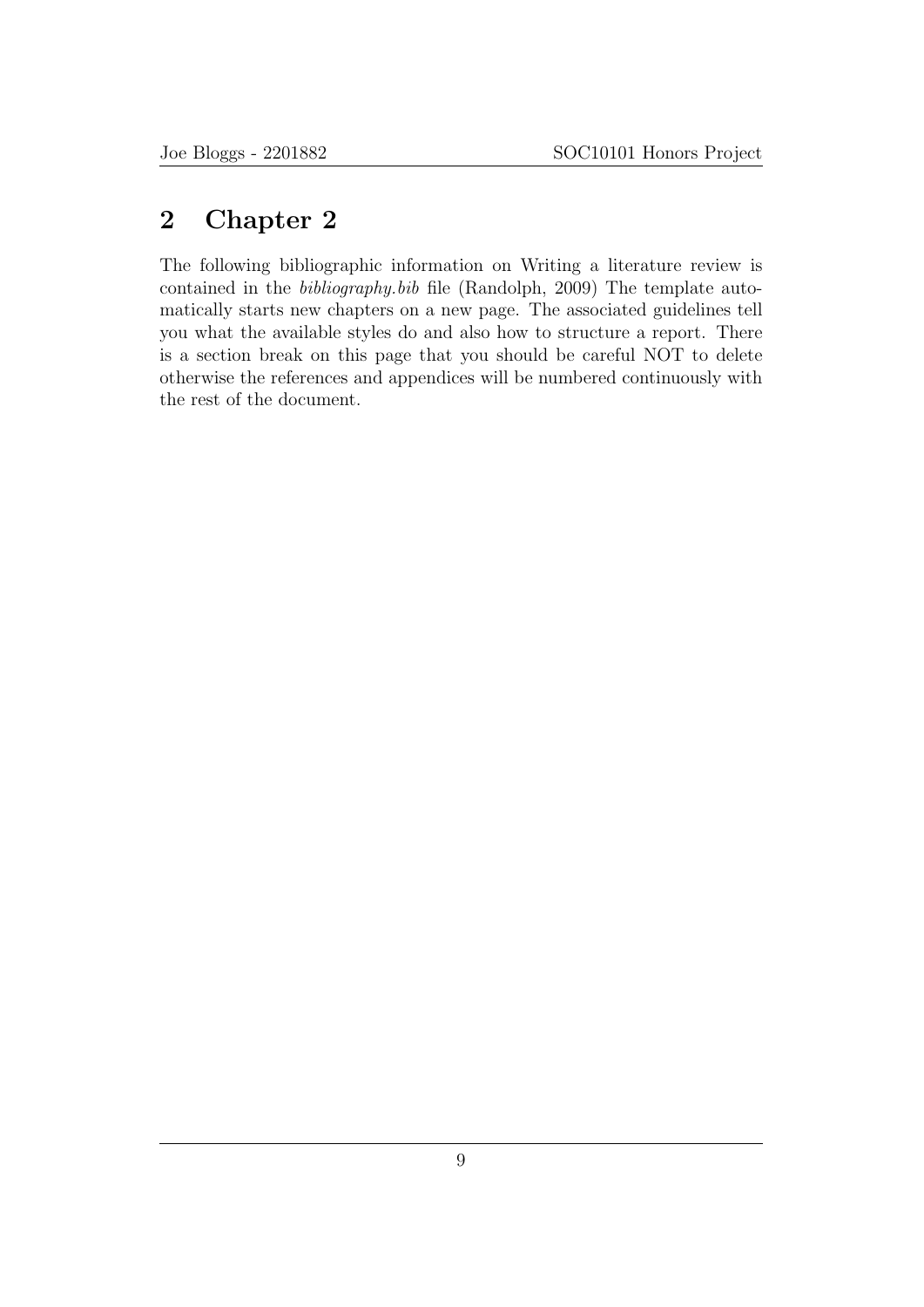# 3 Additional Information / Knowledge Required

Experience with Linux and managing Virtual machines, networking. So on and so forth...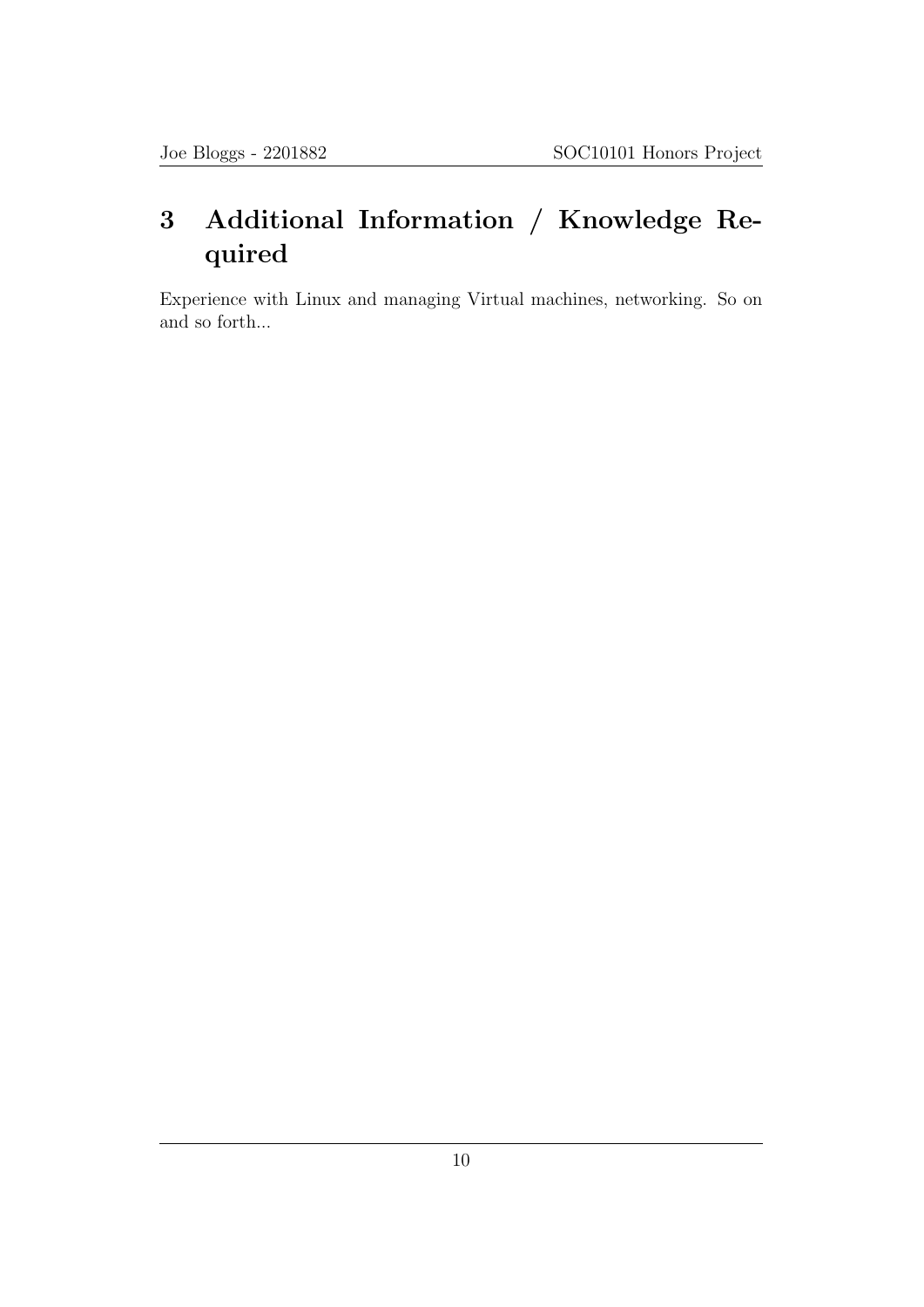# References

Randolph, J. (2009). A guide to writing the dissertation literature review. Practical Assessment, Research, and Evaluation, 14 (1), 13.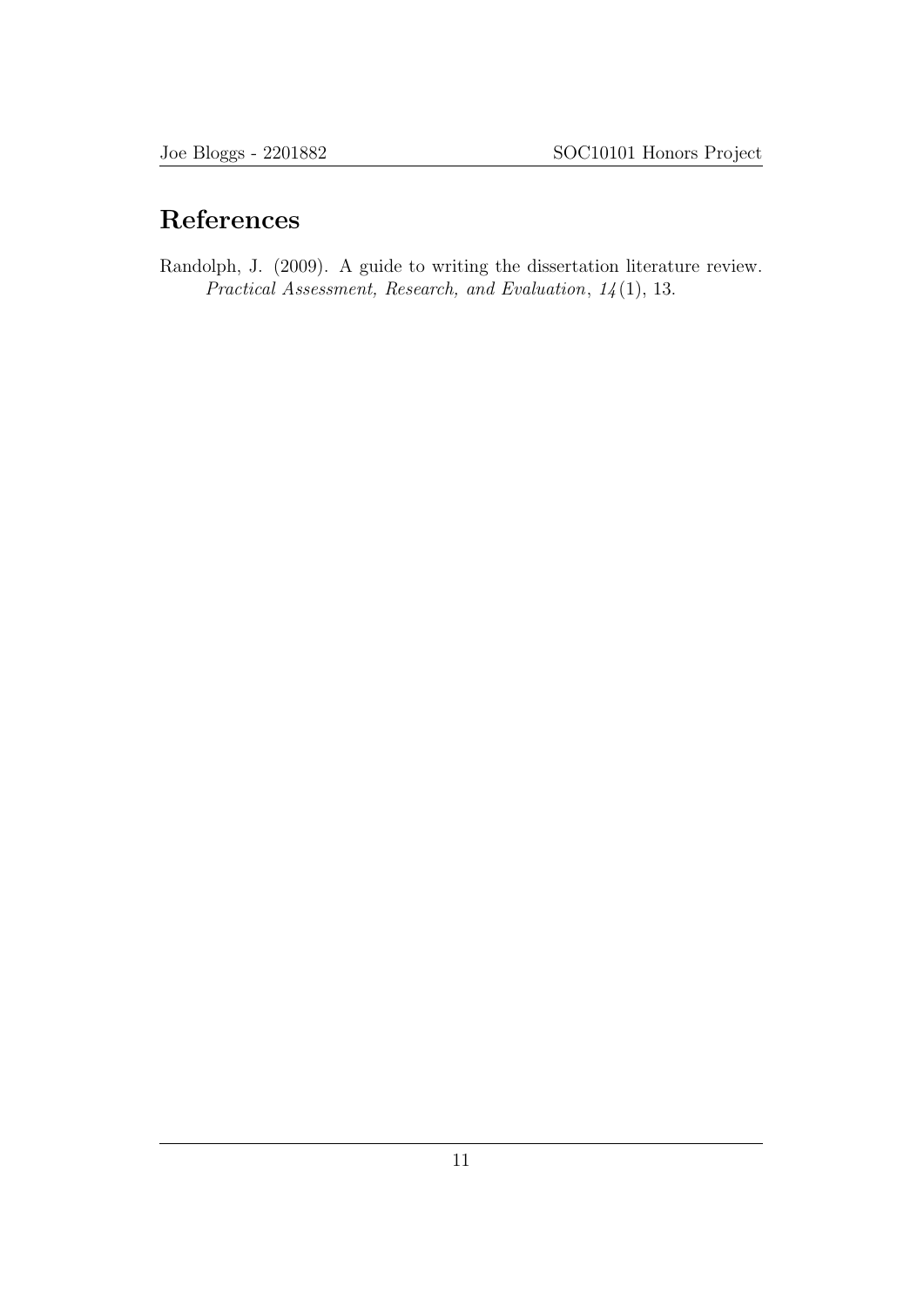# Appendices

- A Project Overview
- A.A Example sub appendices

...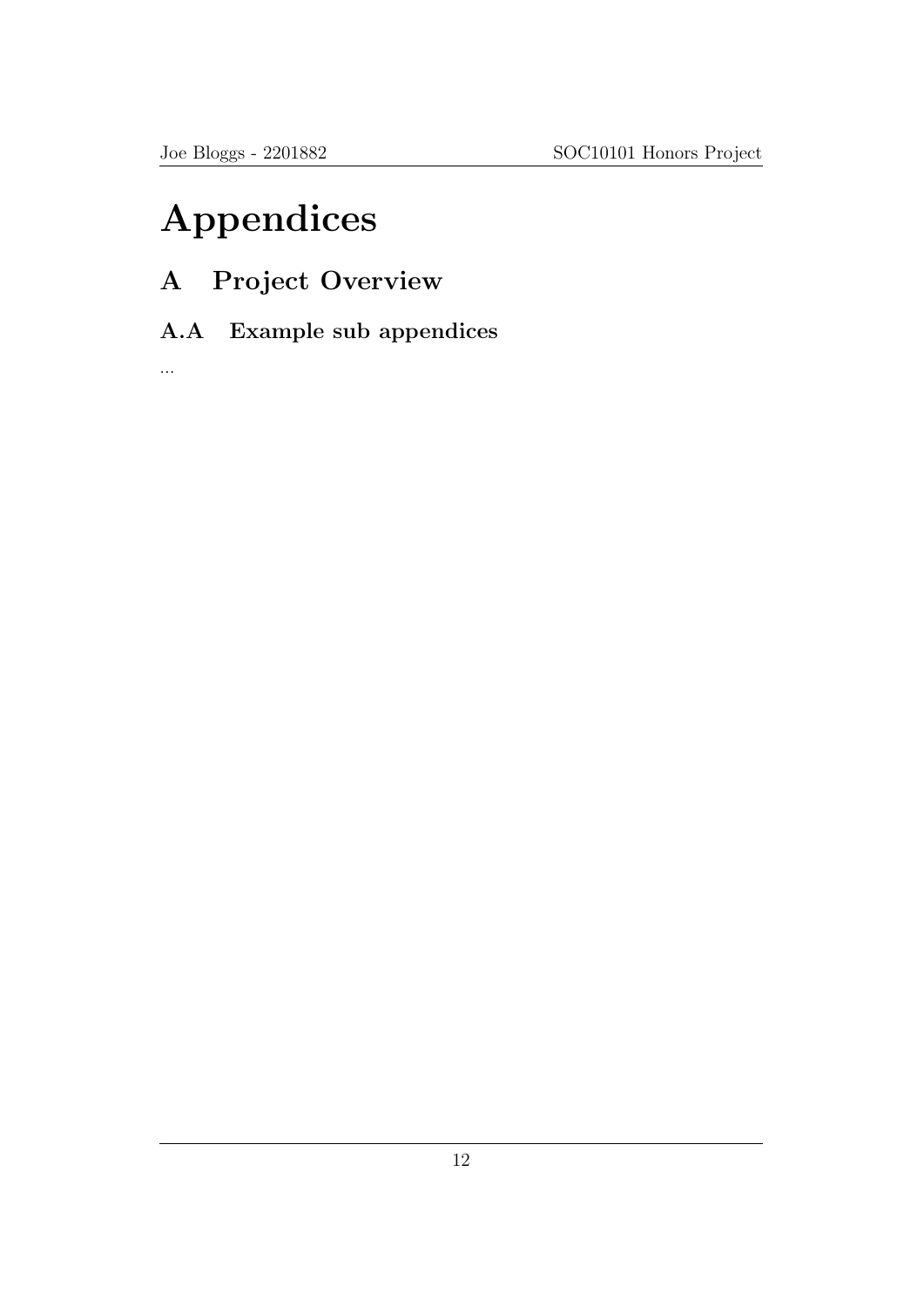# B Second Formal Review Output

Insert a copy of the project review form you were given at the end of the review by the second marker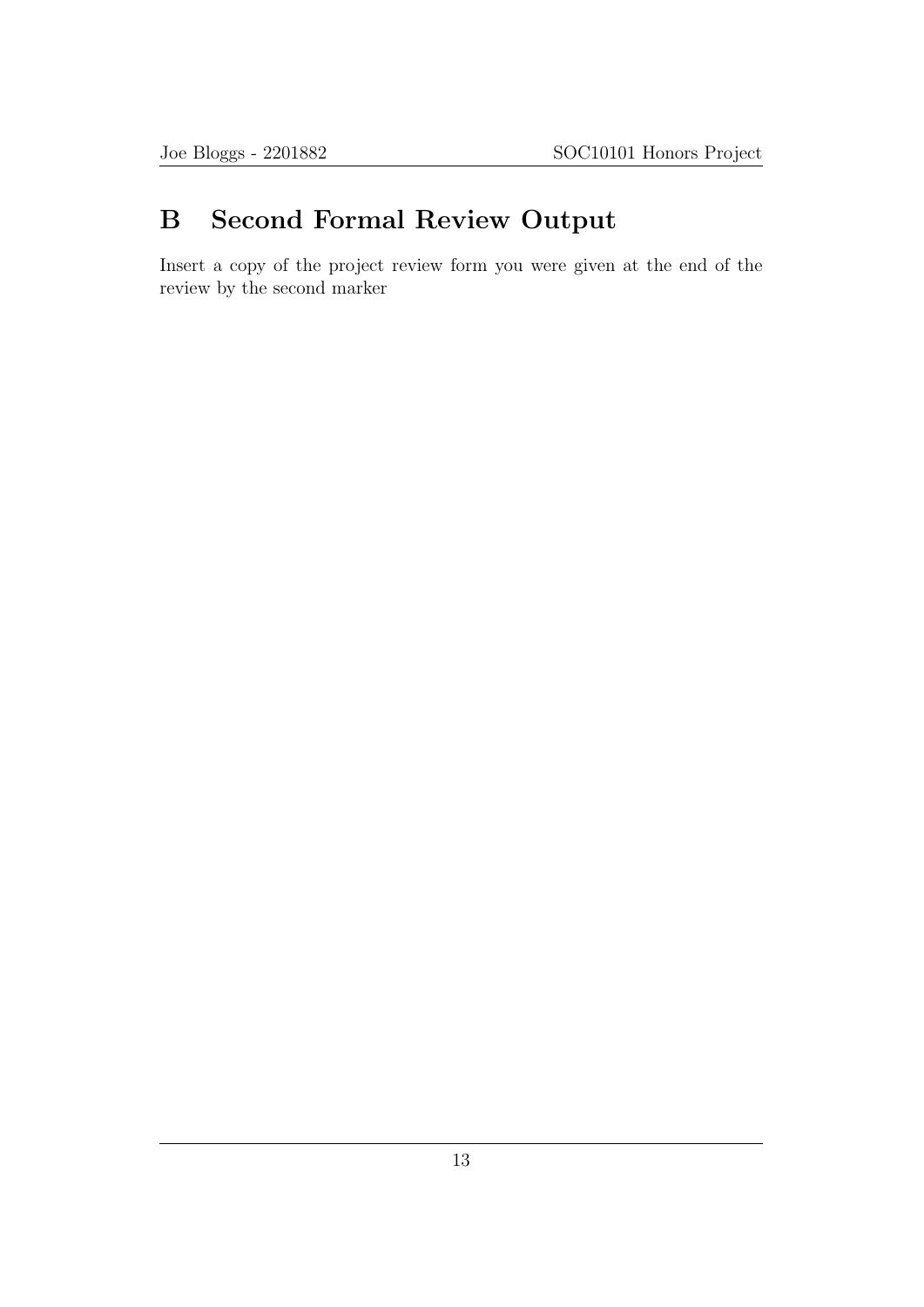# C Diary Sheets (or other project management evidence)

Insert diary sheets here together with any project management plan you have